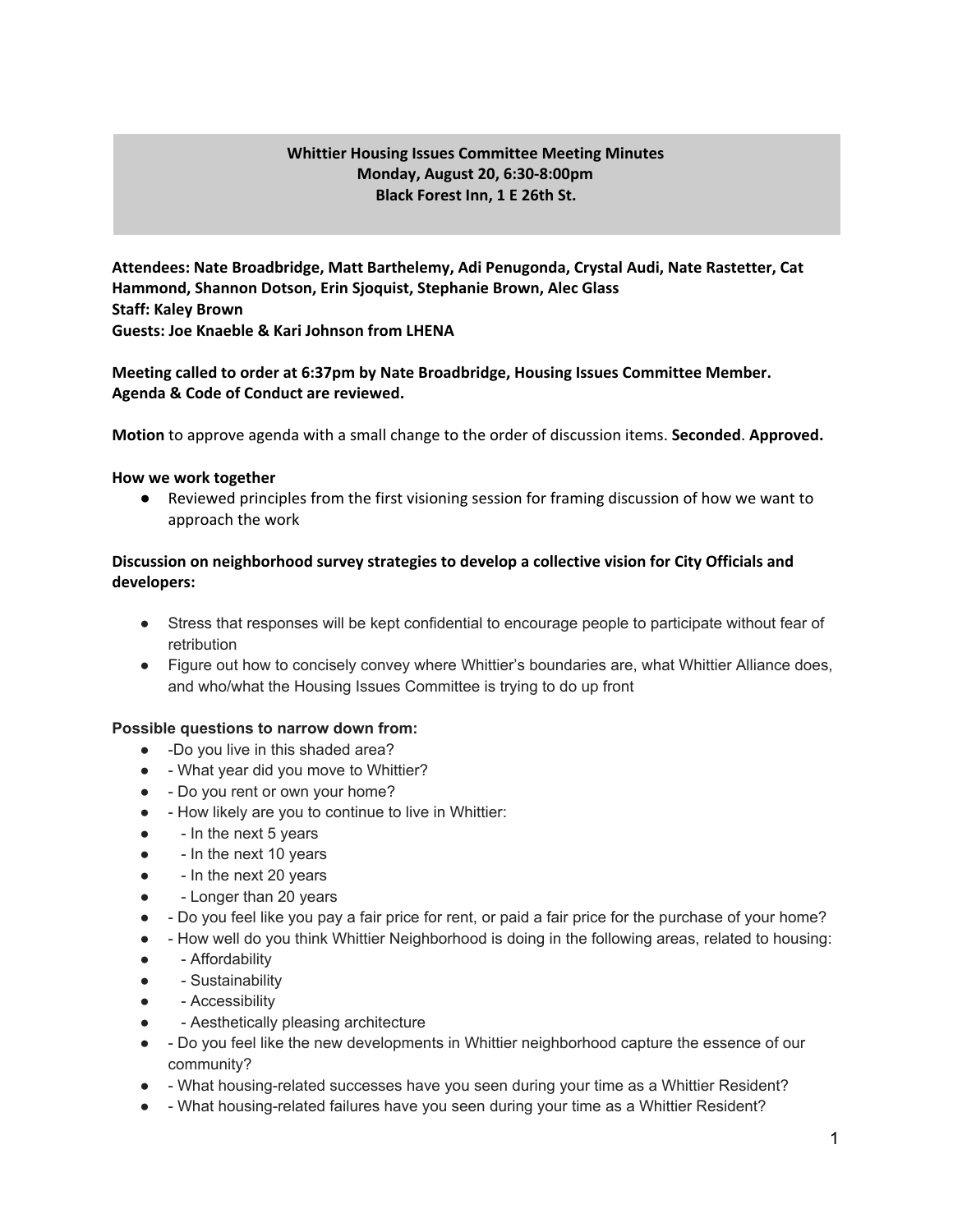- - What should Whittier Neighborhood prioritize with new housing developments?
- - Would you recommend living in Whittier Neighborhood to a friend?
- - Why or why not?

#### **Questions with more specificity to develop hard data:**

- How many family members in your household? How many bedrooms do you have? How many do you actually need?
- Do you plan to buy a house or condo at some point?
- If not, is it because you can't afford it? Don't want the responsibility/burden?
- What are the biggest needs? Laundry? Storage? Outdoor space? Others?
- What do you pay in rent?
- If you could tell developers to do anything in a new building, what would it be?
- What do you pay in total cost of utilities? What kind of heating?
- How old is the building you're in?
- ●
- What about asking questions on the physical nature of developments?
- What's your primary mode of transportation? What kind of storage would you need for that?
- Do you feel that your current home meets your accessibility needs?
- Do you have any health issues that are tied to your living situation?
- Optional: Describe your relationship with your landlord -- 20 word limit (for example)
- Why did you choose to live here?
- What do you like about living here?
- Rank order your priorities for this neighborhood?
- (list of priorities and also a space to write in an "Other: \_\_\_\_" response)

### **How to communicate/advertise/deliver/administer the survey?**

- Put it on a notecard or a post-it notes for people to hand it out or stick on doors for people we miss in person?
- Prioritize the info we want the most at the beginning in case they tire and quit early?
- Don't need to worry as much about the demographic info since MN Compass does a good job already of doing that, but include it as optional? "To ensure we get a representative sample, can you also complete this demographic info?"
- Internal tracking of demographic data for internal use?
- Location-specific Facebook ads
- How to incentivize other organizations and businesses to help us with this survey? Cross-promotion?
- What if we ask for their cross-streets vs. asking for their full address
- Short form survey for door-knocking with link to full survey + full survey blasted out online
- "If you have 2 minutes to walk through this we can do it now OR here's a link to do it later."
- Purchase an online survey engine surveymonkey or something
- Idea to inquire about the City budget and other Whittier organizations to figure out how to fund this project?
- Finding out who the landlords are and where they are? Start with a base based on Hennepin County tax records and then fill in the gaps? What do we do with this info? Use it to implement targeted NOAH preservation?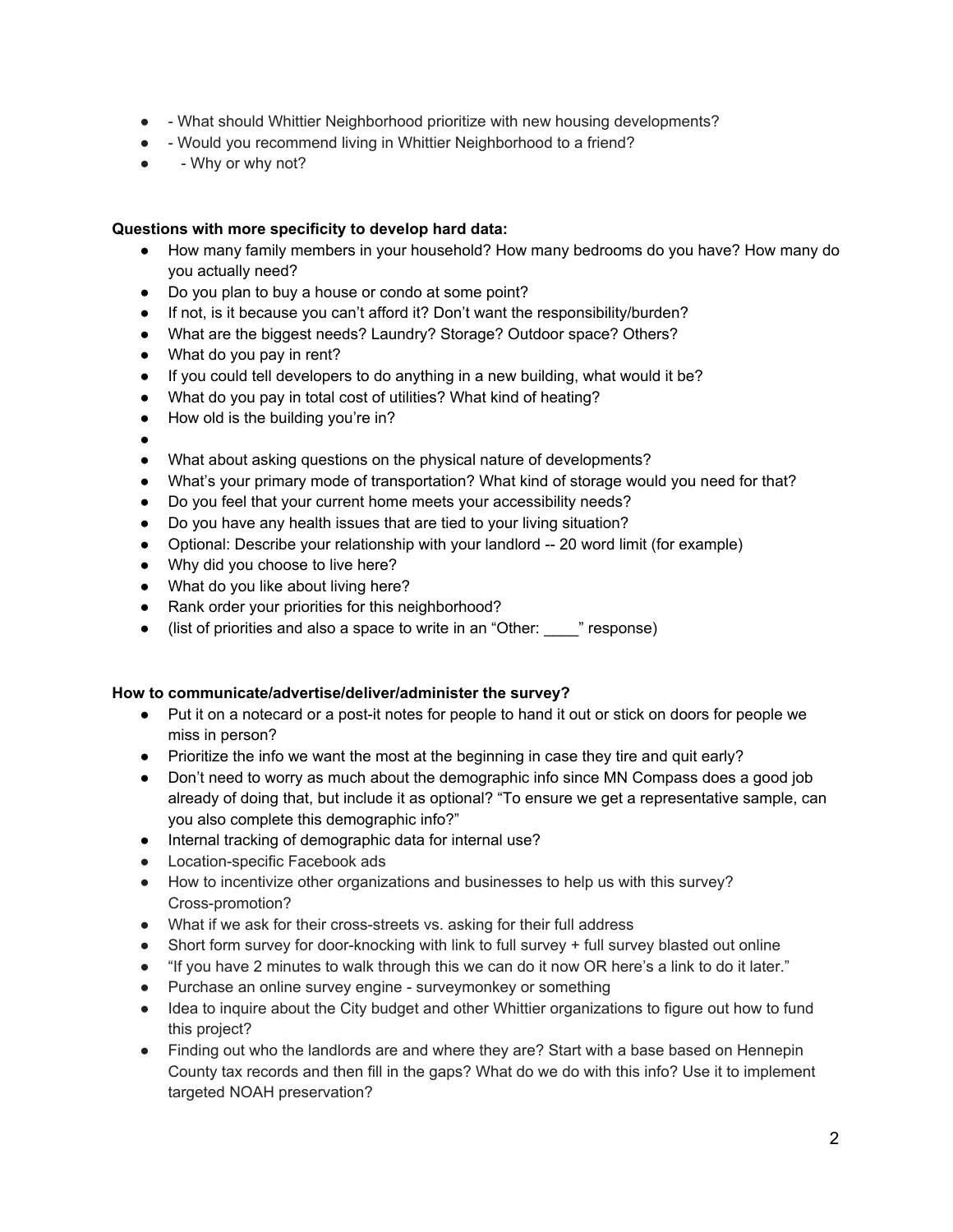- How to take some ownership of NOAH preservation efforts to prevent shell companies from coming in and flipping/evicting/raising rents?
- **● KEY OPPORTUNITY: How to take advantage of the Eat Street Festival opportunity to engage with people around housing OR ask people if they'd like to be contacted in the future about a neighborhood housing survey**

# **ACTION ITEMS:**

- Goal for festival: have the survey questions solidified if possible in a short and long form format.
- Determine the vehicle for gathering input during the event -- notecards they complete and drop in a basket, questions on a clipboard asked by committee members to passers-by? Both? Something else?
	- Kaley will compile notes and send out to the group via the shared google folder
	- Nate and Erin will work on narrowing down the questions into a concise, survey draft by the end of the week if possible
	- Cat, Matt, Nate, Shannon, and Adi will work together to determine how to continue organizing group members to carry out the plan at the festival on 9/15
		- Work with Kaley to confirm shift times, location, other logistics such as needed materials and supplies

## **Affordable Housing Forum - Joe Knaeble and Kari Johnson from LHENA**

- LHENA has Zoning and Planning Committee meetings every other Tuesday
- Kari is an affordable housing advocate involved with the Make Homes Happen Coalition, and they are working on incentivizing the 4D program that the City started
- Partnering with LHENA to work on Affordable Housing issues
- LHENA is putting together an Affordable Housing Forum led by housing experts on tenant rights advocate and affordable housing. Their idea is to either live stream? Facebook? Youtube? And also to possibly plan follow-up forums depending on what comes out of the first one
- They are looking to gauge interest in Whittier's participation as partner?
- Idea is: three forums -- 1.) What is affordable housing in Minneapolis? 2.) What does it mean in Whittier or LHENA? 3.) What can we do about it and how can we preserve naturally-occurring affordable housing? Thinking innovatively?
- Maybe end of September or early to mid-October for a timeline?

## **What would a LHENA/Whittier Alliance collaboration look like for this forum?**

- Do we have the same goals? They have started planning but haven't identified specific goals or approach just yet.
- HomeLine; Affordable housing orgs connected with Make Homes Happen for speakers Kari's network
- How to get smart on options for affordable housing options in Whittier?
- LHENA is working on funding tenant to tenant and tenant to landlord mediation -- \$2,000 fund to start with to see how it goes
- What input has been gathered by LHENA residents to identify what they're thinking about in terms of what they need?